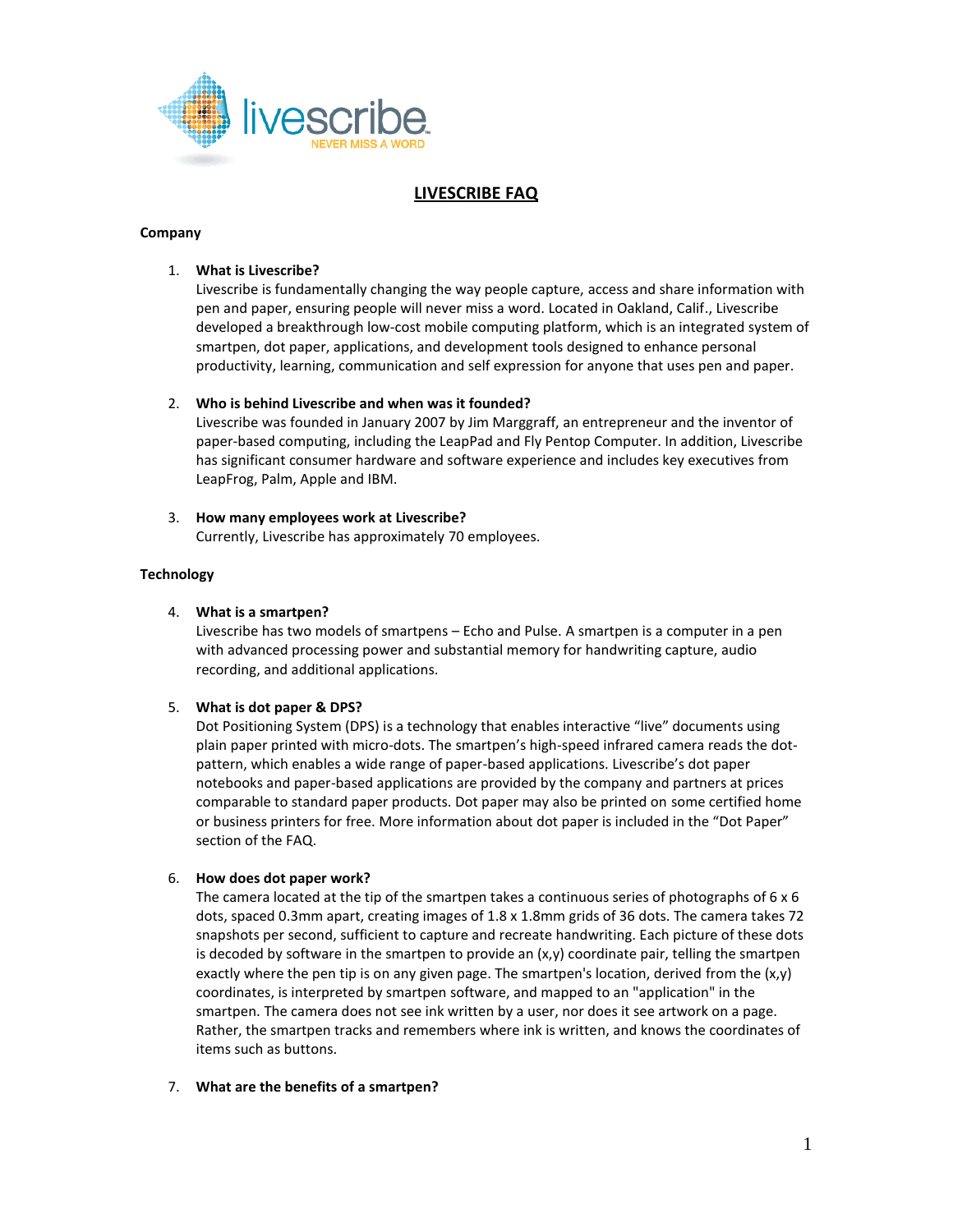

Students and professionals deal with information overload on a daily basis. Livescribe's smartpens combine all four modes of communication — reading, writing, speaking and listening — in the simple, low cost, and convenient format of pen and paper. Pulse and Echo solve the burden of information overload in their ability to capture information, and make it easily accessible and shareable. In the case of taking notes during a discussion or lecture, the smartpen records the conversation and digitizes the handwriting, automatically synching the ink and audio. By later tapping the ink, the smartpen replays the conversation from the exact moment the note was written. Notes and audio can also be uploaded to a computer where they can be replayed, saved, searched and sent, so users never miss a word.

## **Platform**

- 8. **What makes up Livescribe's mobile computing platform?**
	- **Smartpen:** a Montblanc-size computer with advanced processing power, audio and visual feedback, as well as substantial memory for handwriting capture, audio recording, and additional applications.
	- **Application Store and Software Applications:** a breadth of solutions that leverage audio/ink capture, handwriting recognition, and Internet connectivity to enhance personal productivity, learning, communication and self expression. These software applications are available through Livescribe's Application Store (currently in beta), a sleek, user-friendly online store that works together with Livescribe.com as well as the Livescribe Desktop software and provides users with a quick and simple experience in downloading free and paid applications for their smartpen.
	- **Livescribe Desktop and Online Community:** allows users to backup, search, and replay notes from their computer. Users can also upload and convert notes to "pencasts," interactive Flash movies that can be embedded in a blog or homepage and shared via links or Facebook. Users can also share their notes as Adobe PDF files.
	- **•** Dot Paper with Dot Positioning System (DPS): technology that enables interactive "live" documents using plain paper printed with micro-dots. The smartpen's high-speed infrared camera reads the dot-pattern and enables a wide range of paper-based applications.
	- **Development Tools:** Livescribe offers a full suite of easy-to-use tools for creating, publishing, sharing or selling new applications and content. The tools are designed for both end users and professionals. For more information, go to [www.livescribe.com/developer.](http://www.livescribe.com/developer)

## **Smartpen**

9. **What is the difference between the Echo smartpen and the Pulse smartpen?** Both Echo and Pulse are fully compatible with Livescribe's platform, capture everything consumers hear and write and provide quick access to information.

Echo has a sleek, ergonomic design with a rubber grip and is available in 4GB and 8GB models, recording more than 400 and 800 hours of audio respectively. The Pulse smartpen is a modern titanium color and available in 2GB and 4GB models, recording more than 200 and 400 hours for audio respectively.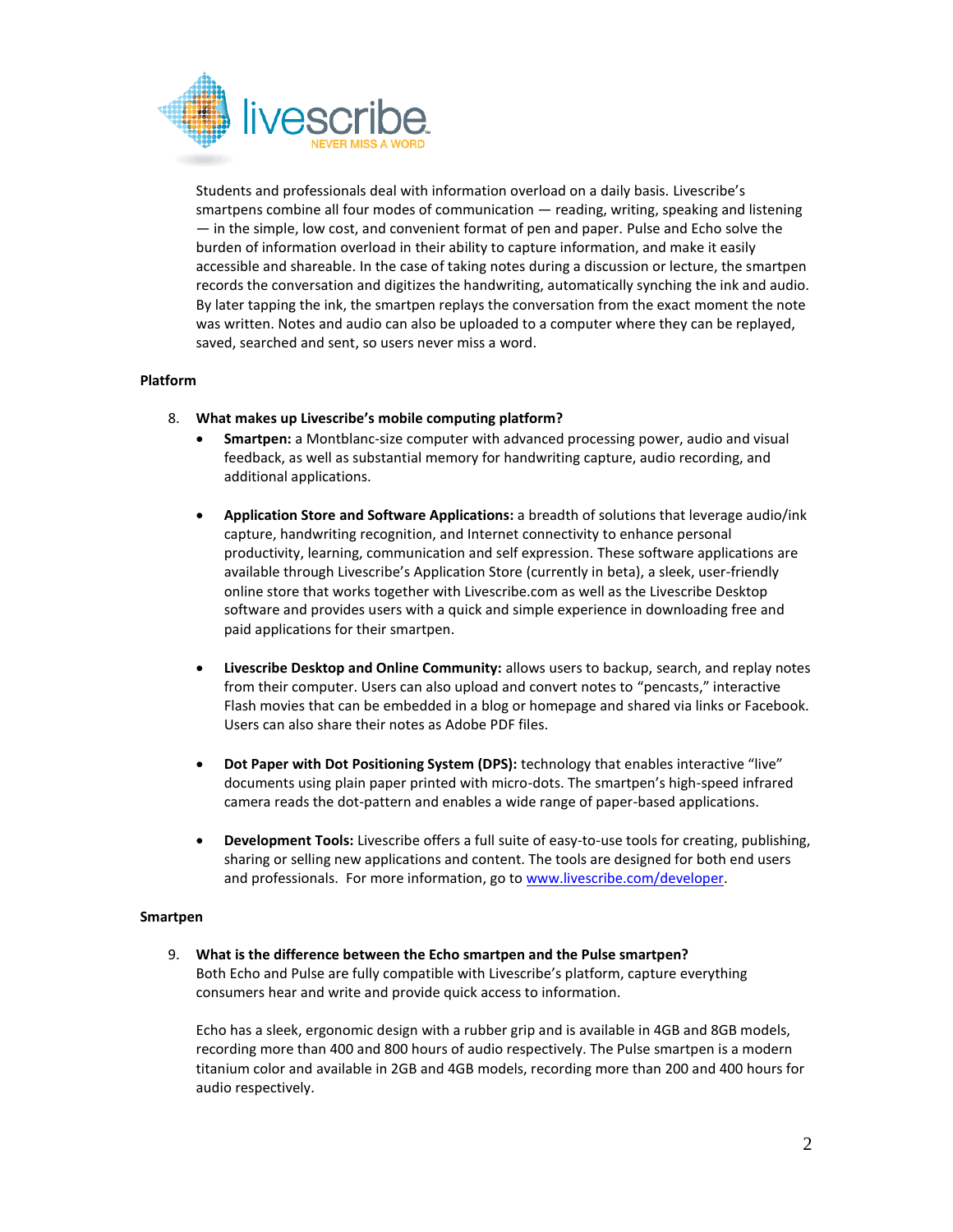

#### 10. **How do you use a smartpen?**

Both Echo and Pulse operate the same way one would use a regular ballpoint pen. To start a Paper Replay session, one must tap on a "Record" icon located on the dot paper. To stop recording, simply tap on "Stop" on the dot paper with the smartpen.

## 11. **How does the smartpen record audio?**

Echo and Pulse have an embedded microphone to record clear sound. The Pulse smartpen comes with a 3-D Recording Headset, making it possible for users to capture multi-directional, far-field audio. For Echo, you can use your favorite ear buds to play back audio or use Livescribe's new premium 3-D Recording Headset available for \$29.95.

## 12. **What is the recorded audio format?**

The smartpen records audio in a high quality AAC format. Users can export audio from the Livescribe Desktop into different formats to use and share in other ways. The Mac version of the Livescribe Desktop exports to AAC and the Windows version of the Livescribe desktop exports into MP4 or WAV.

## 13. **How many hours of writing or audio can a smartpen support based on battery life?**

If you are writing and recording audio at the same time, the smartpen can operate for over five hours before it needs to be recharged. If you wanted to record just the audio or your handwritten notes, the smartpen can record audio for over six hours or your writing for over 12 hours.

## 14. **Can I password protect my Paper Replay sessions?**

Yes, you can create a 4-digit password to protect your Paper Replay audio recordings. From the Main Menu on your smartpen, select Paper Replay. Scroll down to Password Protection to set your 4-digit password. Write your password on your dot paper and tap right on the Nav Plus to lock it in. After setting your password, your smartpen will prompt you for the password each time you try to play back a session. Simply write it on the dot paper to unlock the notes.

Forget your password? Reset it through your registered copy of the Livescribe Desktop software.

#### 15. **How do you upload information to your computer?**

Echo uses a standard micro-USB cable to transfer notes and audio to Livescribe Desktop.

Pulse comes with a USB mobile charging cradle that, once connected, easily transfers notes onto the computer. Simply place the smartpen on the cradle.

The Livescribe Desktop software will recognize the hardware and transfer the audio and ink from the smartpen into a digital notebook on the computer.

#### 16. **How do I manage my notes and audio in my smartpen?**

Once users have transferred their notes and audio from their smartpen to Livescribe Desktop, they have the option to keep their Paper Replay sessions in their smartpen or delete them manually to create more storage space. They can still keep a digital archive of their notes on the Livescribe Desktop application.

#### **Livescribe Desktop**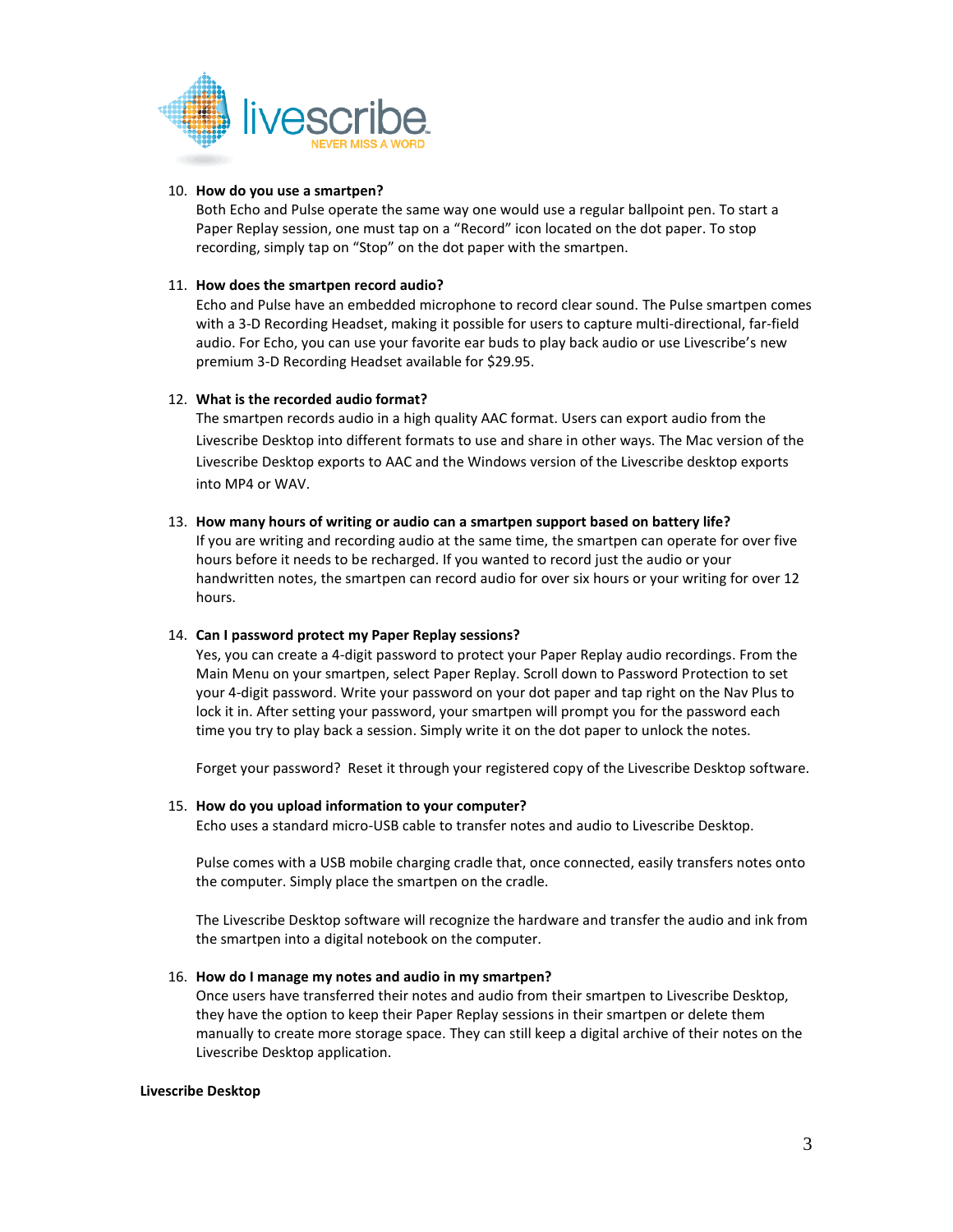

## 17. **What is Livescribe Desktop software?**

Livescribe Desktop allows users to backup, search, and replay notes from their computer. Users can export their notes into a .pencast, Adobe PDF or an audio file. It is also the gateway to the Livescribe Community, where users can upload and convert notes into interactive Flash movies and share them online or through Facebook. In addition, customers can manage the applications they have on their smartpens from within Livescribe Desktop.

## 18. **How can I organize my notes once in Livescribe Desktop?**

Customers can create Custom Notebooks\* within Livescribe Desktop to better organize their information. Similar to creating a playlist in iTunes, users can drag and drop pages into a Custom Notebook while still leaving the original page intact. To create a Custom Notebook follow these steps:

- Click on File and select Custom Notebooks.
- Select Create and name the Custom Notebook you'd like to create.
- Drag the pages you'd like included within the Custom Notebook folder you created.

\*Not currently available for Livescribe Desktop for Mac

## 19. **Can you convert handwriting to text?**

Yes. Livescribe partnered with Vision Objects to develop handwriting recognition software called MyScript for Livescribe that converts ink handwriting to text in 26 languages. The text can be copied into multiple applications including Microsoft Word or other word processor, e-mail, text files, and more. MyScript for Livescribe is available for purchase and download at [http://www.visionobjects.com/handwriting\\_recognition/pulse/pulse.htm](http://www.visionobjects.com/handwriting_recognition/pulse/pulse.htm) for both Windows and Mac users. Consumers can download a 30-day free trial or purchase the application for \$29.95.

#### 20. **What are the available features on Livescribe Desktop for Mac and Windows?**

| <b>Feature</b>                                                        | <b>Windows</b> | Mac |
|-----------------------------------------------------------------------|----------------|-----|
| Upload Paper Replay sessions (notes and audio) to the computer        | x              | X   |
| Search for key words within notes                                     | x              | X   |
| Play back audio on the computer                                       | X              | X   |
| Upload Paper Replay sessions (notes and audio) to Livescribe's online | X              | X   |
| community                                                             |                |     |
| Export and share Adobe PDF files from within the desktop software     | X              | x   |
| Share audio files from within the desktop software                    | MP4, WAV       | AAC |
| MyScript for Livescribe transcription software                        | x              | X   |
| Remove a smartpen from Livescribe Desktop Application                 | X              |     |
| Change the on-screen ink color of the handwriting                     |                | X   |
| Print Your Own Paper                                                  | X              | X   |
| Search across multiple notebooks                                      | X              |     |
| Delete archived notebooks                                             |                | X   |
| Download additional applications from Application Store               | X              | X   |
| <b>Create Custom Notebooks</b>                                        | X              |     |
| Export/import pencasts locally                                        | X              | X   |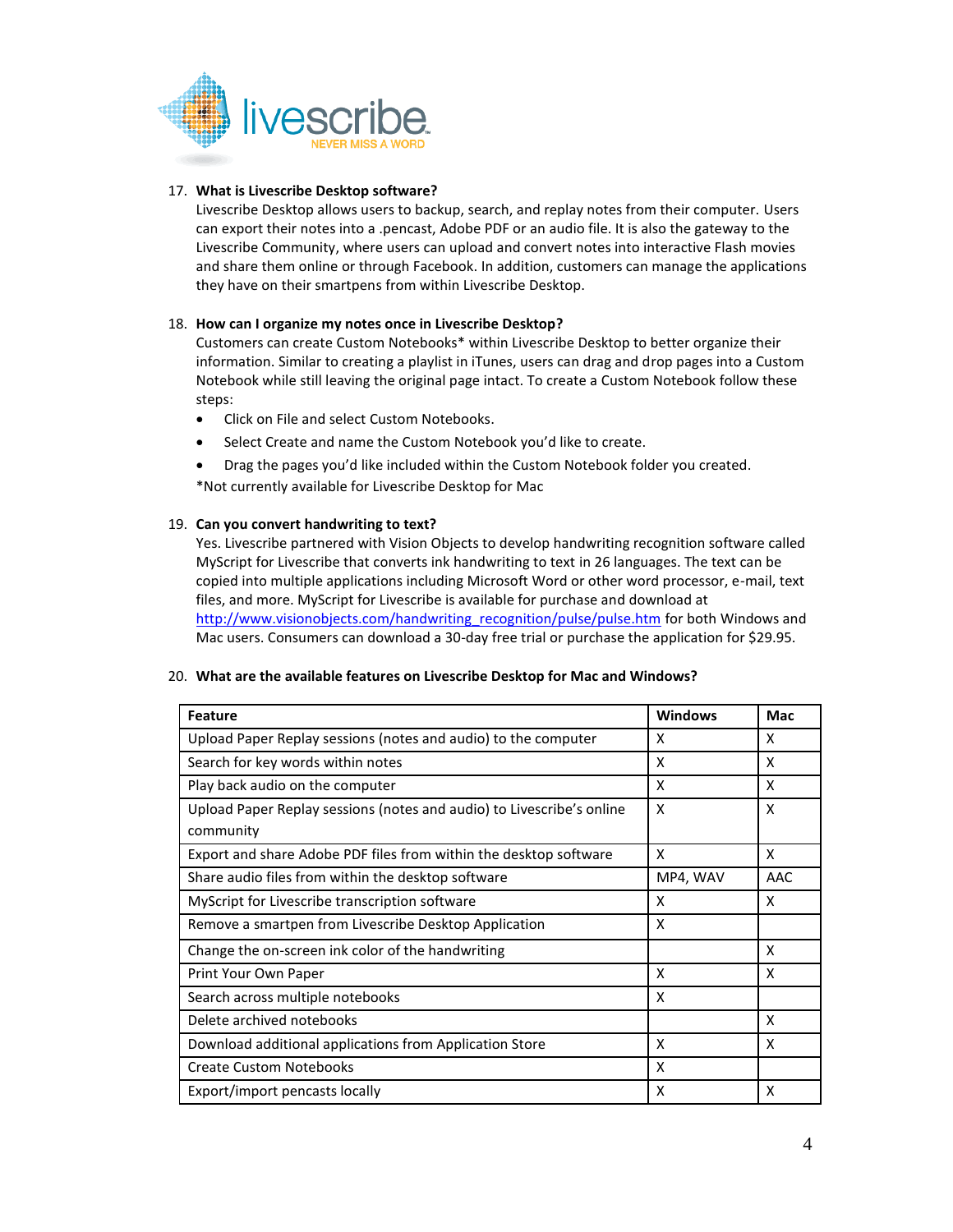

## 21. **Can I use Livescribe Desktop on both a Mac and a PC for the same smartpen?**

If you are using multiple computers to manage your smartpen and notebooks, be sure to dock your smartpen and transfer your data to each computer on a regular basis. Every time you archive a notebook, be sure to archive that notebook on your other computers.

## 22. **How can I name my smartpen?**

Now the name of your smartpen will appear on your OLED display at start up. To create a name for your smartpen or to rename it follow these steps:

- Open Livescribe Desktop and dock your smartpen.
- On a Mac, choose File > Rename Smartpen. At the prompt, type the smartpen name and click Rename.
- On a PC, choose Tools > Smartpen > Rename. At the prompt, type a new name and click OK.

## **Livescribe Desktop for Mac**

23. **Are Pulse and Echo compatible with Snow Leopard (Mac OS X 10.6)?** Yes, users can download Livescribe Desktop for Mac, suitable for Snow Leopard 10.6 at [www.livescribe.com/install.](http://www.livescribe.com/install) 

## 24. **If I download the Mac software, will my smartpen still work with my PC?**

Your smartpen can still work on your PC, but be sure to dock your smartpen and transfer your data to each computer on a regular basis. Every time you archive a notebook, be sure to archive that notebook on your other computers too.

- 25. **If I have a smartpen I've been using with a PC, how do I make it work with a Mac?** The following steps will transfer your smartpen files from your PC to your Mac:
	- On your Windows machine, locate your My Livescribe data folder in My Documents>My Livescribe.
	- Copy the My Livescribe folder onto a network or Flash drive.
	- On your Mac, paste the copied folders to /<user\_home>/Library/Application Support/Livescribe.
	- Rename the Folder from My Livescribe to Livescribe.
	- Start Livescribe Desktop.

## **Application Store**

## 26. **What is the Livescribe Beta Application Store?**

Livescribe's Application Store, currently in beta, is where users can browse through, purchase, and download a variety of applications created for the Pulse and Echo smartpens. The Application Store is connected to Livescribe's Online Store for quick and simple purchases.

Users can browse through application categories or search for a specific application using the search box. Users can also read customer reviews and see ratings prior to downloading an application.

27. **What kinds of applications are available?**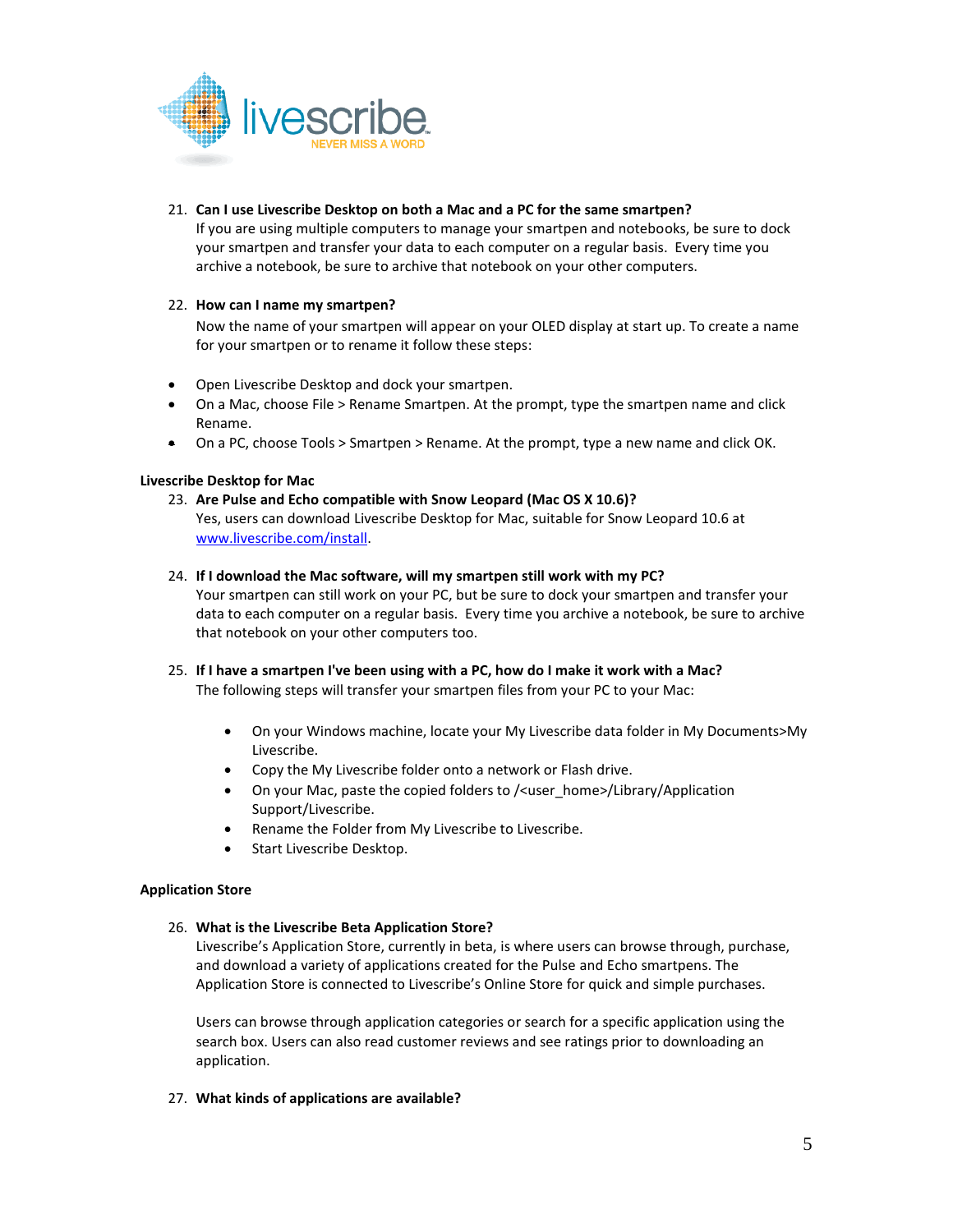

The Application Store offers application categories ranging from productivity tools, foreign language tools, study aids, games and entertainment. Currently, Livescribe offers three types of applications:

- Open Paper Applications These apps enable users to draw their own controls using the smartpen and any Livescribe dot paper notebook or flip pad.
- Pre-printed Applications These apps work with custom, pre-printed Livescribe dot paper that is specially designed for use with the app (e.g. a workbook, stationery, or credit card calculator).
- Desktop Applications Integrate with Livescribe Desktop (e.g. Myscript transcription software).

A few other examples of smartpen applications include Calculator, Classical Music, Hangman, Organic Chemistry, and Travel Phrases.

## 28. **How much do applications cost?**

Users are able to install free and/or purchasable applications. Paid application prices range from \$0.99 to \$119.99.

#### 29. **How do I download an application?**

Before installing an application, make sure that you've registered your smartpen and its docked to your computer with the Livescribe Desktop Software running. Once the desktop software is open, you may either go to the Livescribe Application Store through Livescribe Desktop or by visiting [www.livescribe.com.](http://www.livescribe.com/)

Browse through the application categories or search for the specific application's name in the search box. Once you've chosen an application, click "Download" to begin the downloading process. Note that if you are on Livescribe.com, downloading an application will launch the Livescribe Desktop browser.

Wait until the download is completely finished—depending on the size of the application this may take up to 10 minutes. The Livescribe Desktop will alert you when the download is complete and your application is ready for use.

#### 30. **How many times can I download an application?**

Once you purchase and download an application, it is available for you to download as many times as you want.

## 31. **How can I access my applications on my smartpen?**

The fastest way to open an app is to use Launch Line. Simply draw a line "there and back" on any dot paper and write the name of the application above the line. This will automatically open the desired application.

32. **My application stopped working or is not working correctly. What should I do?** Please contact the application's third-party developer listed on the Application Store for customer support inquiries.

#### 33. **Can I purchase applications at retail stores?**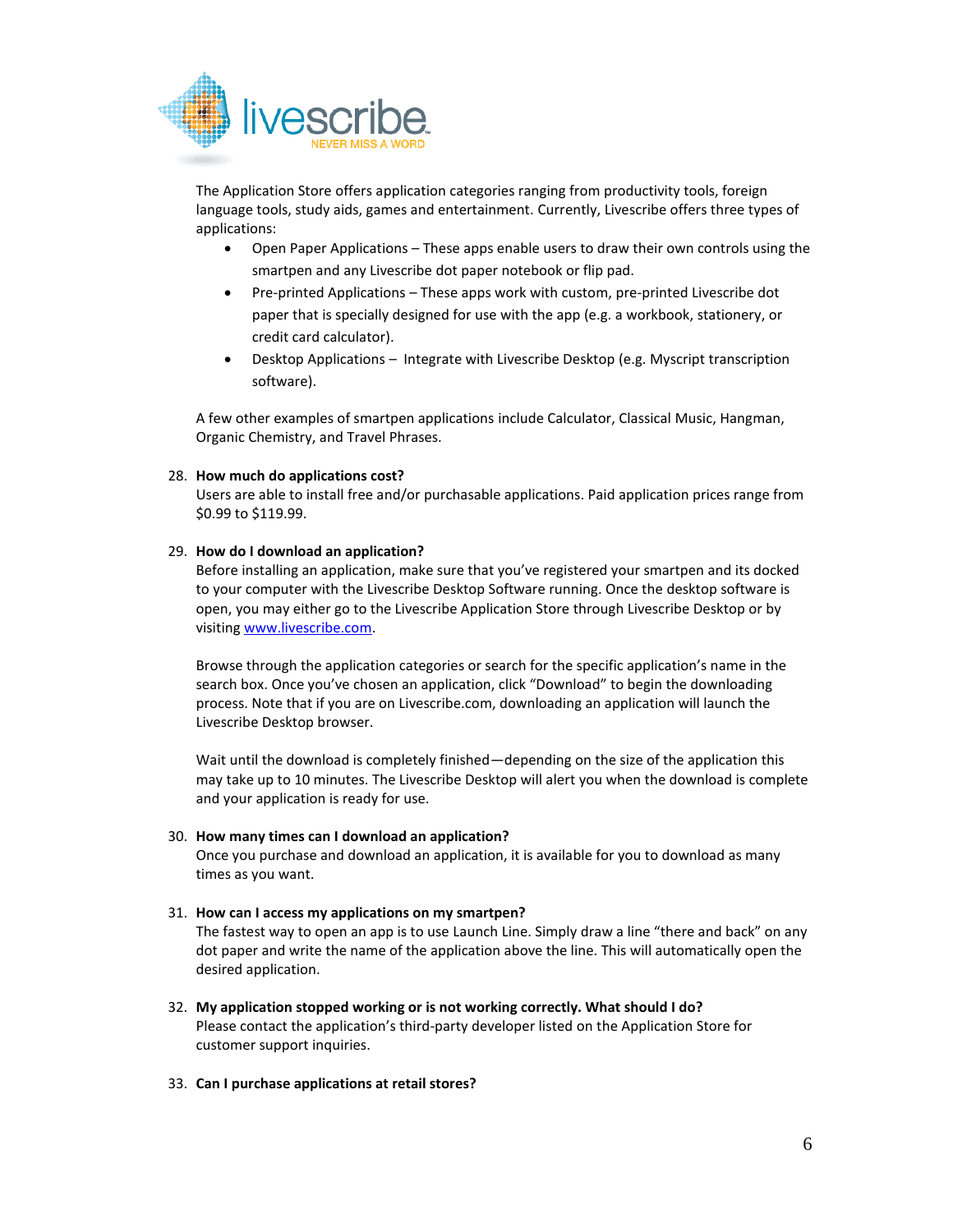

Yes, Best Buy sells application cards for the American Heritage Desk Dictionary, the American Heritage English Dictionary, the American Heritage Spanish Dictionary, Scientific Calculator/Smartpen controls and Casino Games (Blackjack, Video Poker and Texas Hold 'Em).

## 34. **How do the application retail cards work?**

Application cards will function much like gift cards purchased at grocery stores and other outlets. Users will select the application cards they wish to purchase and when cards are paid for at checkout, they will be activated and ready for use at Livescribe.com.

35. **In what countries are applications available for purchase from the application store?** Applications can be purchased in the United States, Canada, Australia and the United Kingdom.

The Beta Application Store will continuously add support for other countries in 2010.

## 36. **How can I create applications for Livescribe?**

Livescribe released an SDK to help third-party developers to showcase and sell add-on applications and software online in the Livescribe Application Store. If you are a developer who is interested in creating an application for the Pulse and Echo smartpens, sign up for developer program updates and information via Livescribe's website at [http://www.livescribe.com/developers.](http://www.livescribe.com/developers)

## **Livescribe Online/Sharing**

## 37. **Can you store your notes online?**

Registered Echo and Pulse customers receive 500MB of personal online storage on the Livescribe Community to share notes, drawings and other content.

## 38. **What is a pencast?**

A pencast is an interactive Flash movie, which enables users to share notes, drawings or other content created with a smartpen with anyone. Pencasts can be embedded into a blog, a Web page, and a Facebook page or saved and emailed locally or on shared drives rather than uploading to Livescribe.com with a new .pencast format. See some examples at [www.livescribe.com/community.](http://www.livescribe.com/community)

#### 39. **Can I save a pencast locally?**

Yes. With the new .pencast format users now have the ability to save pencasts locally or on shared drives, rather than uploading to Livescribe.com.

## 40. **Can anyone view a pencast, even if they don't have a Livescribe smartpen?**

Yes. Since pencasts are interactive Flash movies, they can be viewed by anyone with the free Adobe Flash Player on their computer.

#### 41. **How do I embed a pencast?**

You can embed pencasts from your myLivescribe page or from the Livescribe Community. To start:

- Upload your pencast to your myLivescribe page or find a pencast from the Livescribe Community that you'd like to embed.
- On the left-hand menu, click on "Embed this file" to get an HTML code for the pencast.
- Copy the code, and paste it into the HTML portion of your page or blog.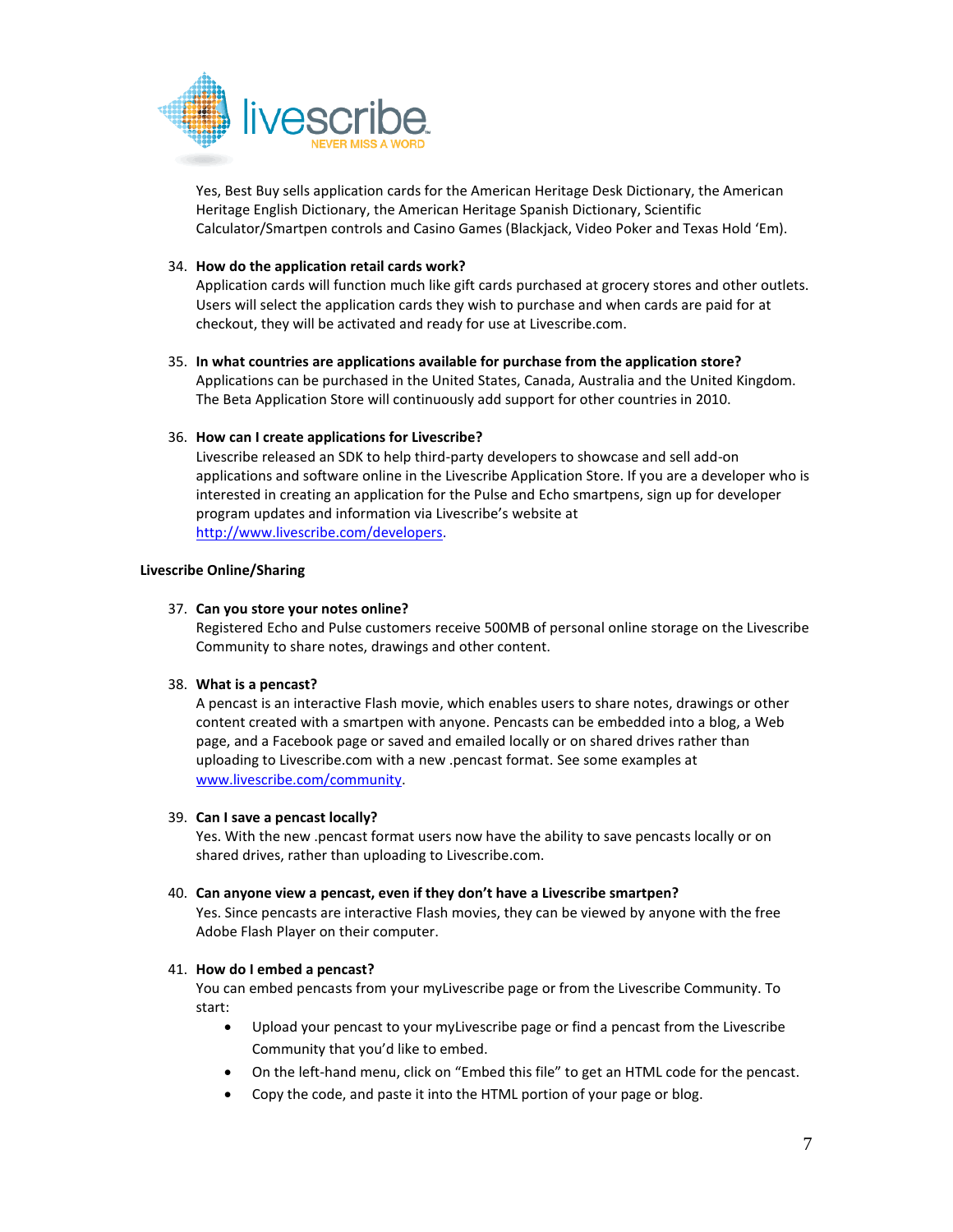

## 42. **How is Livescribe integrated with Facebook?**

In addition to having a Livescribe Facebook Fan page at [www.facebook.com/livescribe,](file:///C:/Documents%20and%20Settings/E013553/Local%20Settings/Temporary%20Internet%20Files/Content.Outlook/0RI27NG0/www.facebook.com/livescribe) Livescribe allows users to share their pencasts either by posting them to their profile or sending them to friends in a message.

## 43. **Can I access my pencasts on my iPhone?**

Yes. Livescribe created the Pencast Player for the iPad, iPhone and iTouch, which enables customers to access their pencasts anywhere they go. Now notes and audio from critical meetings or lectures are portable, playable and easy to share with a simple touch. Pencast Player will be available for free from the iTunes store in August 2010.

## 44. **What other communication and collaboration tools are available?**

Starting fall 2010, Livescribe will make available new Connect software, which enables customers to send notes, audio and Pencast PDFs quickly and easily from smartpen and paper to a wide range of destinations including email addresses, online sites and other popular consumer, education and business applications. Information is automatically sent when the smartpen is docked to a Mac or PC. With Pencast PDF, customers will also be able to author and share pencasts in an industry-standard Adobe PDF document directly from smartpen and paper. Anyone with Adobe Acrobat Reader 9.3 or above will be able to view and listen to an interactive Pencast PDF

Also coming fall 2010, Livescribe will introduce Paper Tablet, a powerful new collaboration software that lets consumers communicate, in real-time, directly from a Livescribe notebook to a Mac or PC using an Echo smartpen and a standard micro-USB cable. Now any Livescribe paper product can also be used as an interactive, high-precision graphics tablet, while the smartpen can be a computer mouse. Customers will be able to create and share notes, drawings, and annotate documents or presentations locally or over the Web with popular video conferencing applications and industry-standard education collaboration tools.

#### **Dot Paper**

#### 45. **Is Livescribe dot paper expensive?**

The cost of Livescribe dot paper is comparable to regular notebooks and journals. For example, a 4-pack of Livescribe dot college-sized notebooks is \$19.95 or \$5 each.

#### 46. **How do you print your own dot paper?**

Livescribe Desktop for Windows users can print Livescribe dot paper at home for free using certified color laser jet printers. From within Livescribe Desktop, consumers can select Print Your Own Paper from a pull down menu. To start, consumers will be able to print four, 25-page unique dot paper notepads. Prior to printing the entire notepad, consumers can print a test page to ensure their printer supports this type of printing. The notepads have a unique dot pattern that transforms plain paper into an interactive "live" document that is used in conjunction with Pulse. Similar to the dot paper purchased at retail, the Print Your Own Paper will also include the printed controls at the bottom of each page.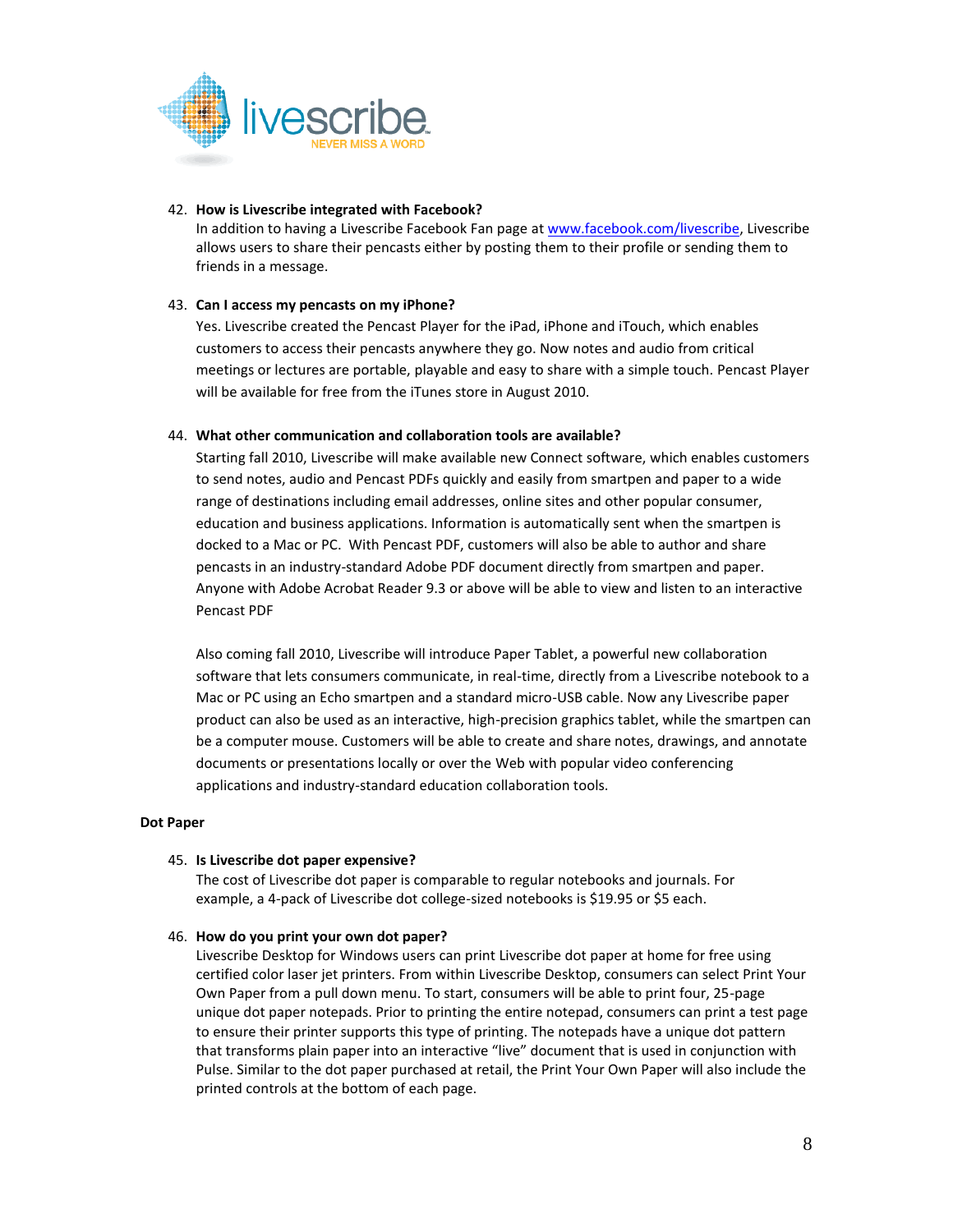

We recommend printing dot paper with color laser printers. Consumers should use the following guidelines for printing:

- Print files at 100% (no scaling)
- Print files on white, un-coated paper
- Adobe PostScript compatible (Level 2 or more recent)
- 600 dpi minimum
- LED based print engines are recommended
- Black toners containing carbon
- Sample list of printers
	- Okidata 3400
	- Okidata 6100
	- Okidata 9600
	- Konica MinoltaC450
	- Xerox Phaser 7400
	- Xerox Phaser 7700
	- Sharp AR-C240P

#### 47. **What kind of paper options do you have?**

In addition to the ability to Print Your Own Paper (see above), Livescribe currently provides a number of notebooks with dot paper for use with the smartpen – A4 and A5 notebooks, flip notepads, college-ruled notebooks, Paper Blanks mini-wrap journals and lined or unlined journals. They are available for sale wherever the Livescribe Pulse and Echo smartpens are sold, including Livescribe.com, Best Buy (online and in store), Target (online and in store), Staples (online and in store), Apple.com, and Amazon.com at comparable prices to other quality notebooks.

#### 48. **What if you are using multiple notebooks at the same time?**

Smartpens are capable of working with multiple kinds of Livescribe dot paper products at a time. For example, a user can use a No. 1 Unlined Journal, No. 1 Lined Journal, and No. 1 Notebook at the same time because each dot paper product has a unique dot pattern. Do not use two of the same numbered products simultaneously (i.e. two No. 1 Lined Notebooks) because they will have the same dot pattern and you may risk overwriting your previous notes and recordings.

When a smartpen is docked, the Livescribe Desktop software will recognize the dot patterns from the various notebooks and automatically upload information to each appropriate digital notebook.

Livescribe has developed an archiving feature in Livescribe Desktop that allows a user to organize and archive his/her Livescribe dot paper products, so he/she can buy and use the same numbered notebook or journal without overwriting their old notes. For example, once a user has archived a No. 1 Lined Notebook, he/she will be able to use a new No. 1 Lined Notebook with his/her smartpen.

#### 49. **How do I manage my notebooks and journals?**

Livescribe Desktop allows you to archive older notebooks and journals. This feature permanently removes older notebooks and journals from your smartpen, so you can use another notebook or journal with the same dot pattern (i.e., same colored notebook or same numbered journal). After archiving, users will still be able to access their old notes and audio from Livescribe Desktop.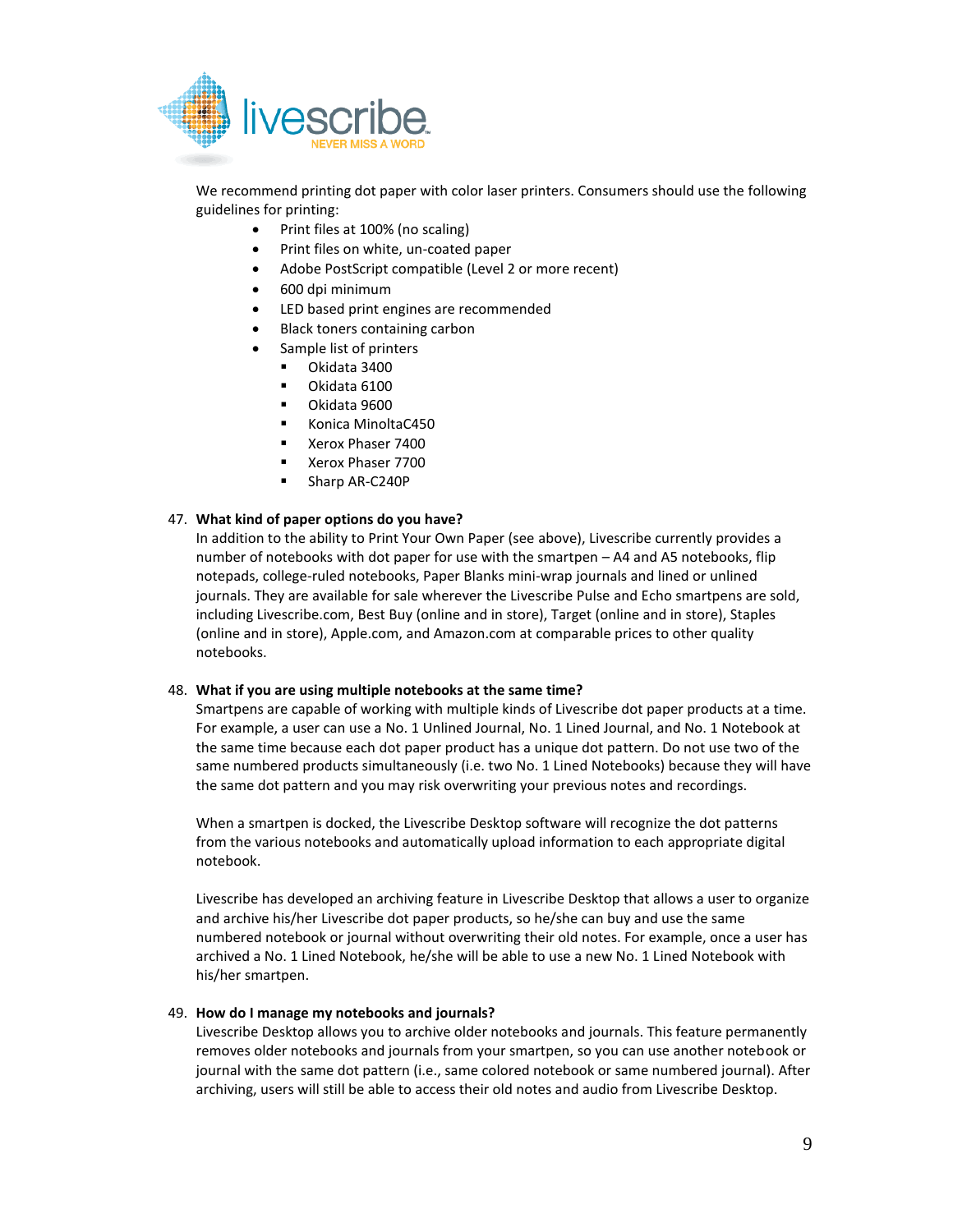

#### **Customers**

#### 50. **Who uses a smartpen?**

Livescribe's paper-based computing platform is well-suited for anyone who uses pen and paper. A broad set of professionals across multiple industries (i.e. journalists, lawyers and legal aides, salespersons, consultants, educators, and many other professionals) who spend much of their time in situations like meetings, seminars and interviews make up about 70 percent of Livescribe's customer base. College students and educators are also a key audience and make up about 30 percent of Livescribe's customers.

Livescribe has introduced its smartpen technology to K-12 classrooms, giving students, educators and administrators on-demand access to classroom instruction. You can find more information at [www.livescribe.com/education.](http://www.livescribe.com/education)

#### **Support**

#### 51. **What type of support is available for customers?**

Registered Pulse and Echo users have a one-year limited warranty. In addition, customers can utilize an online knowledge base at www.livescribe.com/support, or e-mail customer support at [cs@livescribe.com.](mailto:cs@livescribe.com) See below for a list of customer support hotlines.

US: 1–877–727–4239 or 510–567–4150 US K–12 Education: 1–800–297–3071 UK: 44–870–4791828 Australia: 61–2–8014–9242

#### **Market and Competition**

52. **What makes Livescribe's product different from other products currently on the market?**  Livescribe has created an entirely new category of consumer electronics – a smartpen. A smartpen addresses the problem of information overload for any student or professional who spends considerable time in classes, lectures, meetings, or interviews. Unlike "digital pens" in the market, Livescribe's smartpens capture handwritten notes, record your audio, and syncs the two together so you never miss a word. Livescribe's smartpens are also capable of downloading and running applications. The net for a smartpen user is a more efficient, effective, productive, and successful student or business professional.

#### **System Requirements and Compatibility**

#### 53. **What does the Echo smartpen come with?**

The 4GB and 8GB Echo smartpens come with a micro-USB cable, starter notebook, ink cartridge refills, two caps and PC- or Mac-compatible Livescribe Desktop software. The Livescribe Desktop must be downloaded and installed fro[m www.livescribe.com/install.](http://www.livescribe.com/install)

#### 54. **What does the Pulse smartpen come with?**

The 2GB (\$129.95) and 4GB (\$169.95) Pulse smartpens come with a 3-D Recording Headset, USB mobile charging cradle, starter notebook, smartpen case, ink cartridge refills, and PC- or Maccompatible Livescribe Desktop software. The Livescribe Desktop must be downloaded and installed fro[m www.livescribe.com/install.](http://www.livescribe.com/install)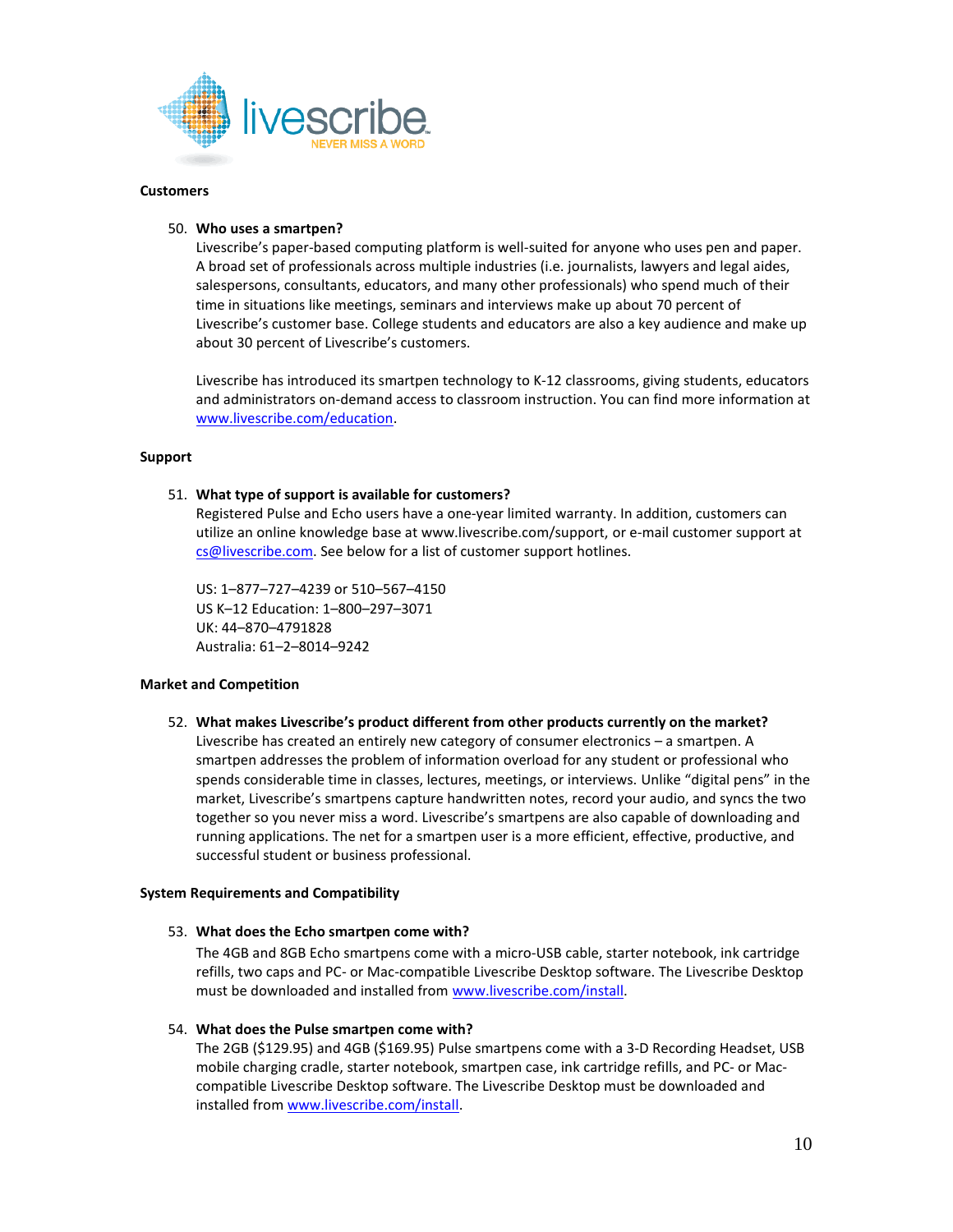

Livescribe also offers a Pulse Smartpen Pro-Pack for business professionals. Included in the Pro-Pack are the 4GB Pulse smartpen in an exclusive black color, an A5 size notebook, a premium leather carrying case, MyScript for Livescribe handwriting to text transcription software, and a Pro Charging Cradle that users can plug into an electrical outlet. This package is available for \$249.95 at Livescribe.com.

## 55. **What are the system requirements to use Echo or Pulse?**

- Windows XP™ SP3, Windows Vista™ or Windows 7 operating system OR Intel-based Mac with Mac OS X 10.5.5 or later, including 10.6
- 600MHz CPU or higher
- 300 MB minimum free disk space
- Available USB 2.0 port
- Internet connection

## **MyScript for Livescribe**

## 56. **What is MyScript for Livescribe?**

MyScript is transcription software from VisionObjects that converts your handwritten notes from your smartpen into text (up to 26 languages). You can visit [http://www.visionobjects.com/handwriting\\_recognition/pulse/pulse.htm](http://www.visionobjects.com/handwriting_recognition/pulse/pulse.htm) to purchase MyScript.

### 57. **How much does MyScript for Livescribe cost?**

You can download a free 30-day trial or purchase the software for \$29.99 from Vision Objects' website.

## 58. **How do I access MyScript for Livescribe?**

After purchasing the software and downloading it to your smartpen, you'll be able to access the feature from within the Livescribe Desktop software by clicking on the "Convert to Text" button in the toolbar.

#### 59. **Is MyScript for Livescribe compatible with my operating system?**

MyScript is compatible with Windows XP, XP Tablet PC, Vista 32- or 64 bits and Windows 7, as well as Mac Leopard OS X 10.5.5 and Mac Snow Leopard OS X 10.6.

60. **What programs can I access my text in once MyScript for Livescribe has transcribed it?** Transcribed notes can be sent to Microsoft Word or other word processors, PowerPoint, e-mail, a text file, or even saved as a picture.

## 61. **Can I edit the text after it has been transcribed?**

Yes, you can edit the text directly in MyScript for Livescribe or once it has been moved into another program. You can also use create your own personal dictionary to add names, terms, and abbreviations for more accurate transcriptions.

62. **Does MyScript for Livescribe just work for text or will it also convert drawings?** MyScript will convert text as well as shapes, drawing and tables into print.

**Legal**